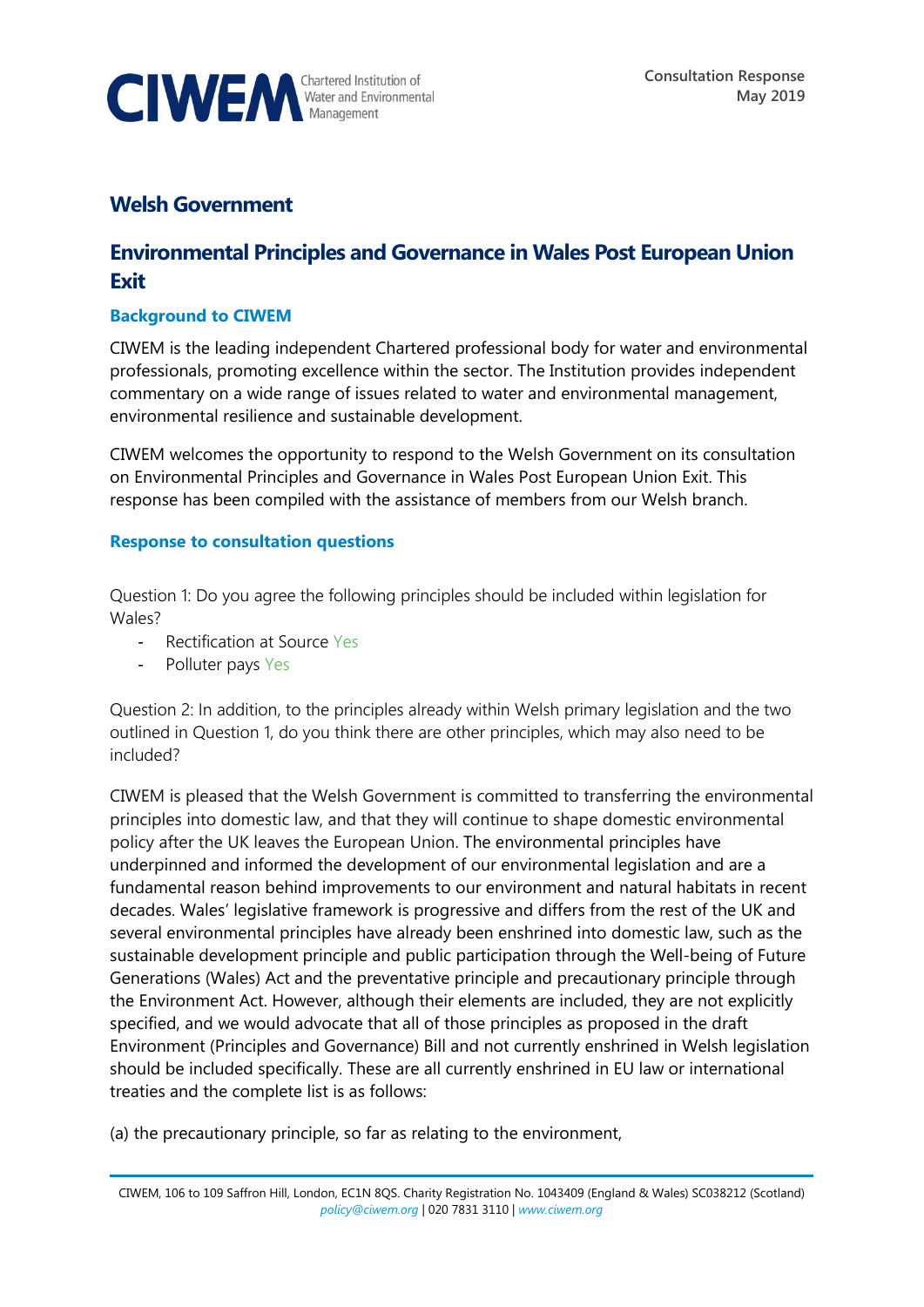(b) the principle of preventative action to avert environmental damage,

(c) the principle that environmental damage should as a priority be rectified at source,

(d) the polluter pays principle,

(e) the principle of sustainable development,

(f) the principle that environmental protection requirements must be integrated into the definition and implementation of policies and activities,

(g) the principle of public access to environmental information,

(h) the principle of public participation in environmental decision-making, and

(i) the principle of access to justice in relation to environmental matters

These principles have driven progress in the management and improvement of our environment in recent decades. They should be viewed as a suite which should be transferred to domestic legislation to ensure the continued protection and enhancement of our natural environment.

Question 3: Do you agree the duty to pursue sustainable management of natural resources and the application of the SMNR principles should be extended?

We support the duty to pursue sustainable management of natural resources and the application of the SMNR principles being extended to Welsh public bodies falling within devolved competence. We agree that this would ensure the public bodies, which may fall under the remit of new governance arrangements, have the same objectives and consistent basis for managing Wales' natural resources.

Question 4: On which Welsh public bodies, within devolved competence, do you consider a duty to pursue SMNR should apply?

A duty to pursue SMNR should apply to all Welsh public bodies with an authority over environmental matters and a role in implementing environmental legislation.

Question 5: Do you agree with the gaps identified, or do you consider there are other gaps, which need to be considered?

We agree with the identified gaps – independent accountability, public access to justice, and enforcement. Natural Resources Wales (NRW) and the Future Generations Commissioner play a valuable role in regulating and reporting on environmental performance but neither adequately replicate the functions of the European Commission (EC) and Courts of Justice of the European Union (CJEU) in scrutiny, monitoring and enforcement. We advocate a UK-wide approach to governance.

The EC and CJEU provide independent oversight and monitoring of implementation of environmental law, an enforcement function to hold those who commit failures to implement environmental law to account with significant fines and recourse, and a vehicle for citizens to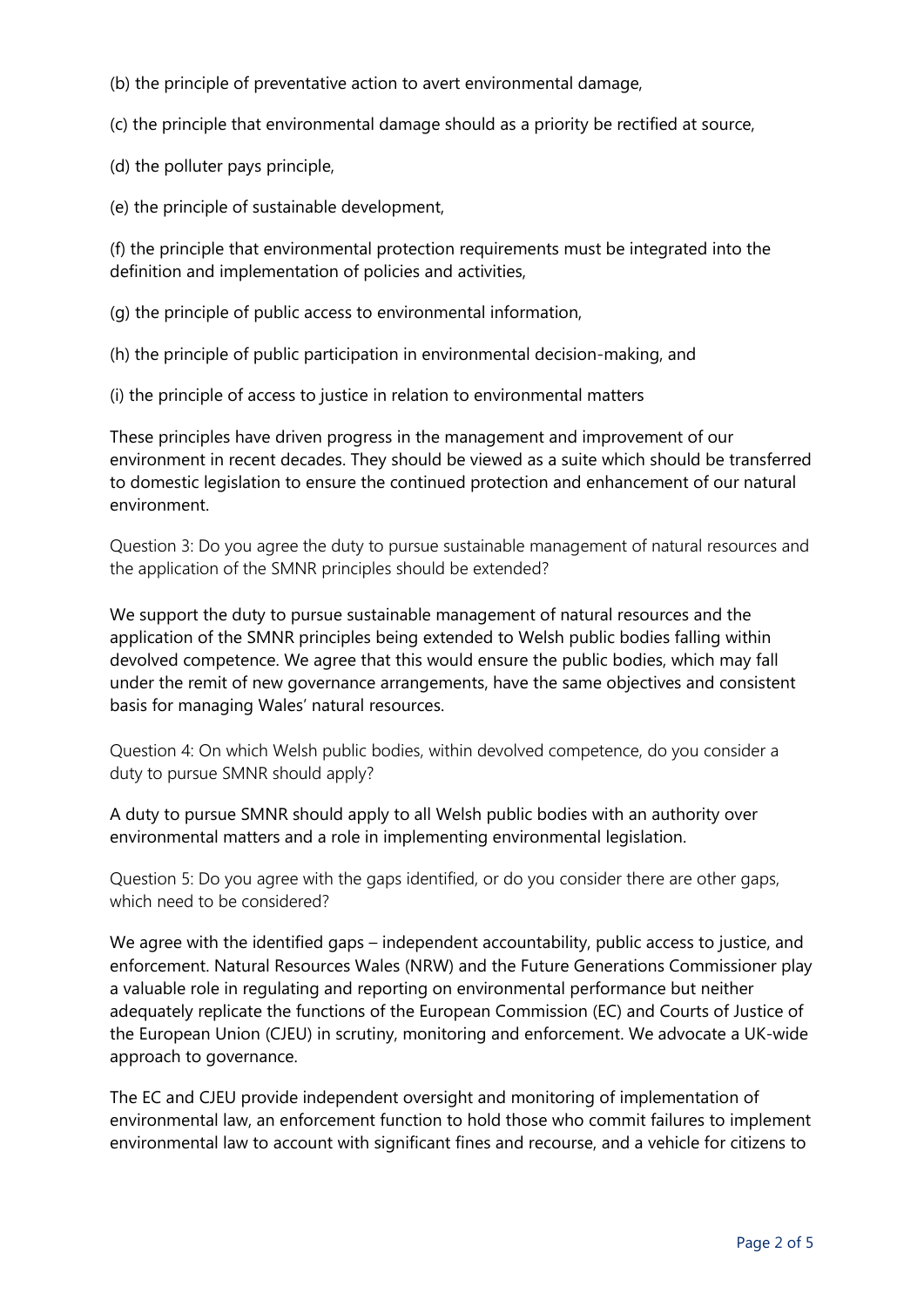make complaints free of charge. These roles would not be replaced by any existing body in the Welsh framework and should be filled by UK-wide body which is compatible with the existing Welsh legal framework and monitoring and reporting functions. The environment does not respect political borders and boundaries, and neither should efforts to protect it.

Question 6: What role should existing accountability bodies provide in a new environmental governance structure for Wales?

Existing bodies should continue their roles as they currently function, as they are effective and progressive, but none is focused on or capable of enforcing environmental law, or scrutiny or monitoring of its implementation. The new UK-wide body should fulfil this role but should not replicate or overlap existing functions.

Question 7: Is the outlined role and objective appropriate for a body responsible for overseeing the implementation of environmental law in Wales?

We agree that outline role and objectives are appropriate and should lead to effective protection of the environment and continued sustainable development in Wales.

Question 8: Which policy areas should be included within the scope of new governance arrangements?

The policy areas outlined in the consultation paper should be included within the scope – water, air, nature conservation, soils, forestry, chemicals, pesticides, waste, circular economy and climate change, in so far as they are consistent with the devolution framework. All of these policy areas have the potential to have significant impacts on the environment. The Committee on Climate Change already provides specific functions for Wales but crucially does not hold enforcement powers which we would advocate for a new governance body to hold or risk leaving a governance gap in this crucial environmental issue.

Question 9: Do you consider the proposed list of bodies to be appropriate?

The list of bodies should include any public body with an authority over environmental law and policy.

Question 10: Do you consider there are other Welsh bodies, which should also fall within the remit of a body?

Question 11: What should be the status, form and constitution of an oversight body?

An oversight body should be independent, impartial, transparent and adequately resourced. A body similar to that of the National Audit Office at Westminster would be an appropriate model.

Question 12: Should an oversight body be able to act in an advisory capacity?

We would advocate an advisory role a new oversight body, to enable sharing of best practice, contribute to environmental protection and enhancement, and sustainable management of natural resources. A well-resourced body of experts would enable best practice to be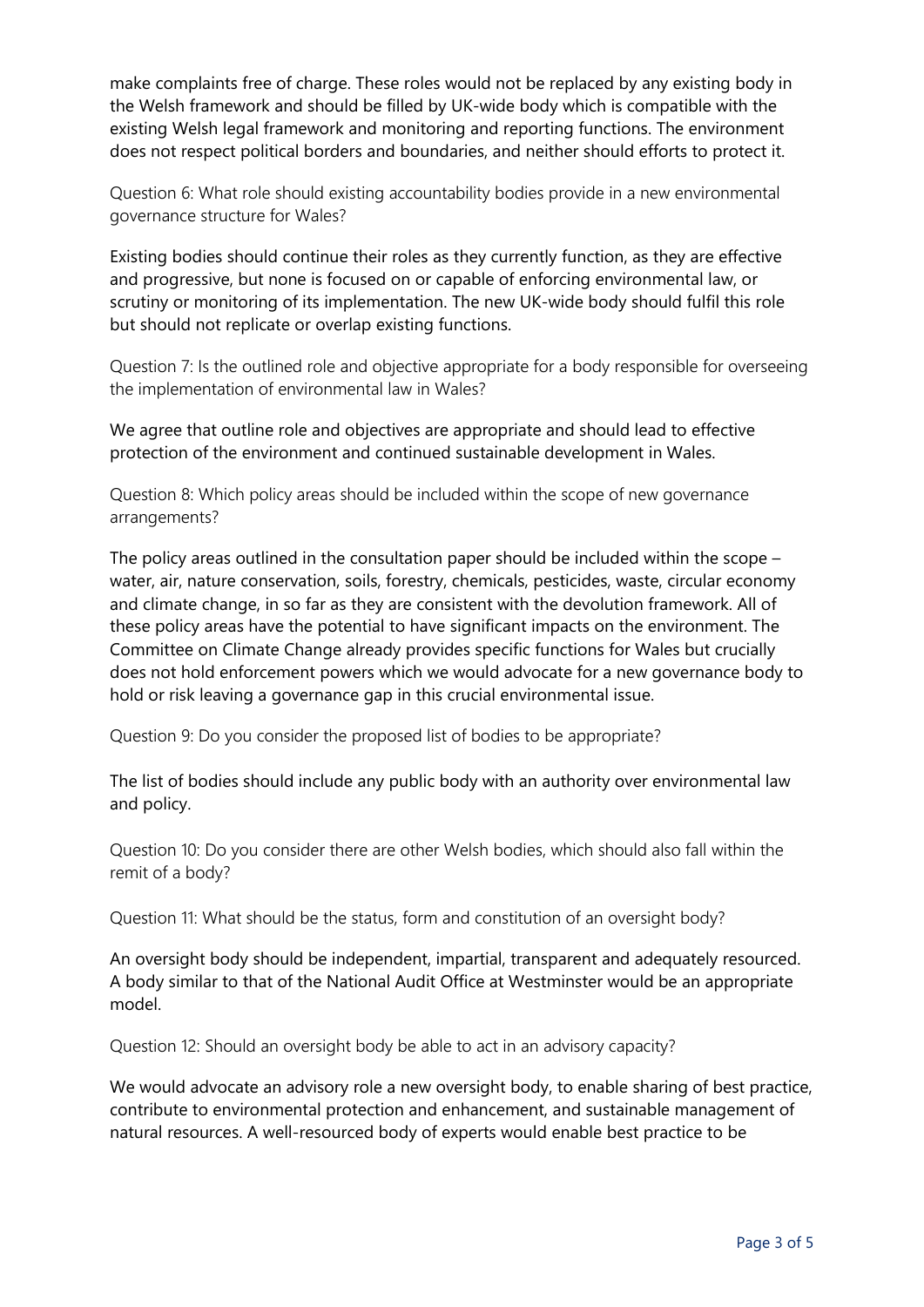implemented from an early stage, and potentially reduce breaches of environmental law in future.

Question 13: Should an oversight body be able to scrutinise implementation of environmental legislation?

The system of scrutiny currently provided by the European Commission (EC) and the Court of Justice of the European Union (CJEU) will not be transferred across to the UK post-Brexit. It is this system which has repeatedly held the government to account on environmental compliance matters. European law and this third-party scrutiny has led to improved air and water quality, and increased environmental standards. The new oversight body must have at least the same scrutiny powers as the existing arrangements to meet the ambition for a 'world-leading body' and to ensure increased standards of environmental protection can be achieved.

Question 14: What should be the extent of this function?

This function of the new oversight body should not replicate or replace existing scrutiny and monitoring undertaken by existing bodies in Wales such as NRW. It should, however, scrutinise the implementation of environmental law, using reports published by other bodies as well as undertaking its own investigations and analysis, with the power to require the provision of information from other parties.

Question 15: What powers should a body have in order to investigate complaints from members of the public about the alleged failure to implement environmental law?

Public access to justice is extremely important and we strongly advocate that members of the public have the power to submit complaints to the new oversight body free of charge, as is permitted under the current arrangements with the European Union. We suggest that it would then be for the body to consider whether these complaints are reasonable, and whether they warrant further investigation and escalation, and that its funding should be proportionate for this remit.

Question 16: What informal and formal methods of enforcement do you consider an oversight body should operate in order to delivery on its role and objectives?

The new body should hold a range of effective enforcement powers in a system of escalation to use at its discretion, starting with informal discussions with relevant ministers, governmental departments and public authorities as appropriate, leading to advisory notices, binding notices, legal action and ultimately a fine. In order to replicate the existing system, the new environmental body must have the power to levy fines at those who have been found in breach of environmental law. The risk of reputational damage is not enough of a deterrent to encourage sound implementation of environmental law, economic sanctions are required to give the new body adequate authority. Any funds collected should be ringfenced and used for environmental enhancement projects. It is envisaged that fines would be levied rarely, and only as a last resort once a system of escalation had been exhausted and unsuccessful.

Question 17: What enforcement actions do you consider need to be available?